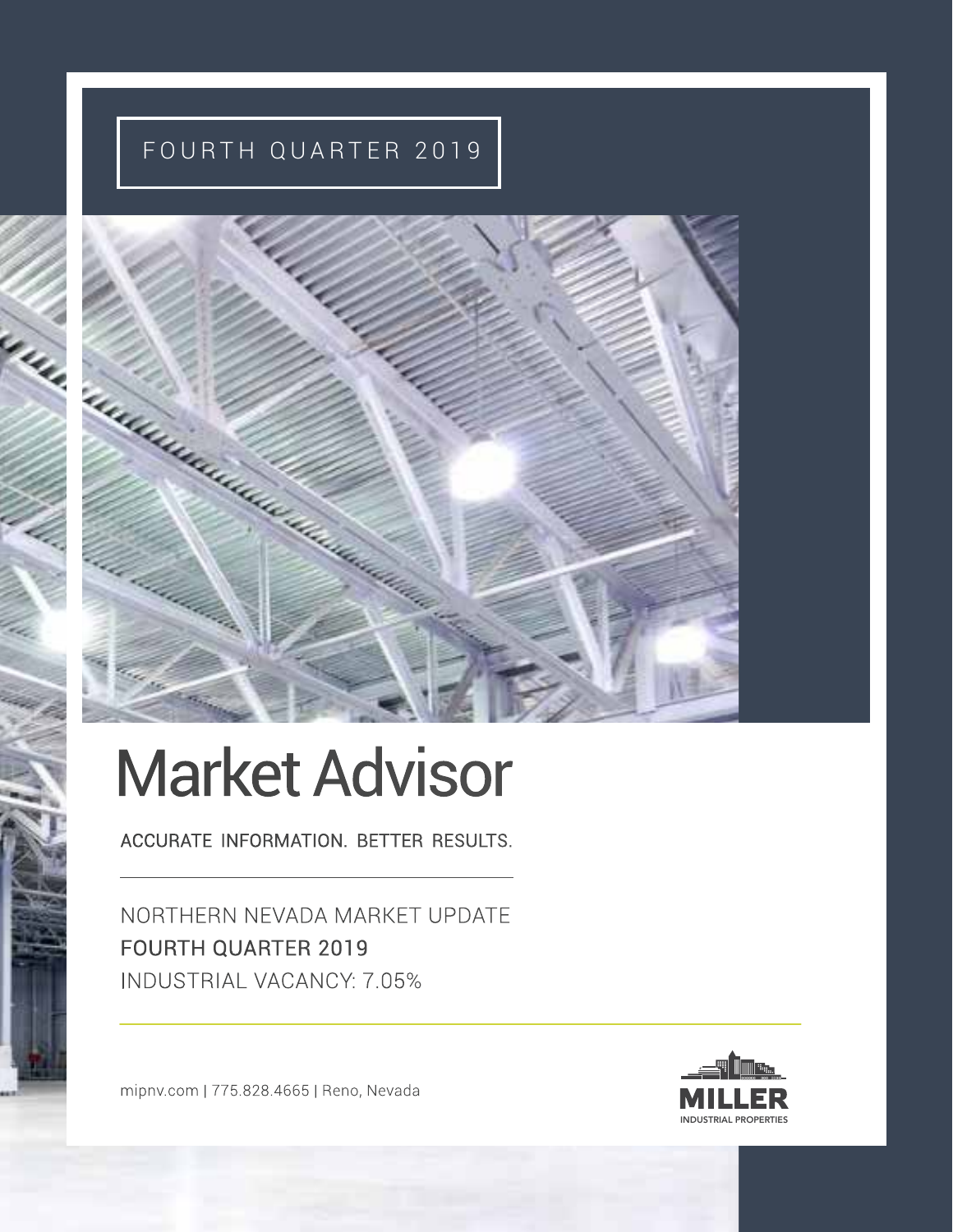#### Q4 2019: VOLUME LEADS TO EXCELLENT ANNUAL PERFORMANCE

In 2019, our three previous quarterly reports listed the area's gross absorption as "modest," "average," and "dull." We were on track for an annual gross absorption almost 35% below the previous five-year averages. And then we had Q4. The Reno-Sparks industrial real estate market absorbed more space in Q4 2019 than in any other quarter in our decade of record keeping, and probably much longer. At just under four million square feet absorped, it was definitely a record quarter. This performance propelled the annual statistics from potentially 35% below average to 15% over average – an annual 50% turnaround from one quarter's results.

The impact of this massive gross absorption was compounded by a very low return-to-market of inventory – about one-half of normal quarterly returns – resulting in a net absorption over three times the average. This significant jump in occupancy resulted in a depletion of the available vacancies from 8.5% to 7.0%. It is also significant to note that we finished 2019 at this low vacancy despite adding a massive 2.5 million SF of new construction to the market in this quarter alone and a total of 4.4 million SF of new construction this year.

Despite business confidence being tested by global influences, 2019 was a year in which we saw an annual gross absorption of almost 8 million SF and an annual vacancy rate averaging around 8%. The US-China trade war and subsequent deals, UK Brexit status uncertainty, and an increase in Middle East tensions with Iran are all scenarios with worldwide impacts, and northern Nevada is not immune. Many distribution and manufacturing operations in our region operate globally, and many others are owned outright by internationally



based companies. Plus, a number of local suppliers and customers of West Coast businesses are likewise internationally based.

As we begin 2020, two of the biggest constraints to the world economy have been resolved to some degree. China and the United States have struck a phase-one trade deal, while the Brexit outlook is also moderately clearing up thanks to recent elections and parliament actions. These resolutions have led to experts predicting a brighter business outlook for the start of 2020, which should result in increased business investment. Improved business confidence will likely spur global trade volume, business inventory rebuilding, and global expansion investment.

Looking ahead, Forbes has ranked Nevada as the fourth fastest growing state in the US. With an adequate supply of industrial real estate product in the area, and more in the wings, northern Nevada enters 2020 ready to accept the new growth.

## Quick Trends FOURTH QUARTER 2019

#### **LEASE RATES**

Stable rates in a landlord friendly market.



#### **VACANCY**

Q4 2019: 7.05%

Spotty inventory over some size ranges.

Q3 2019: 8.48%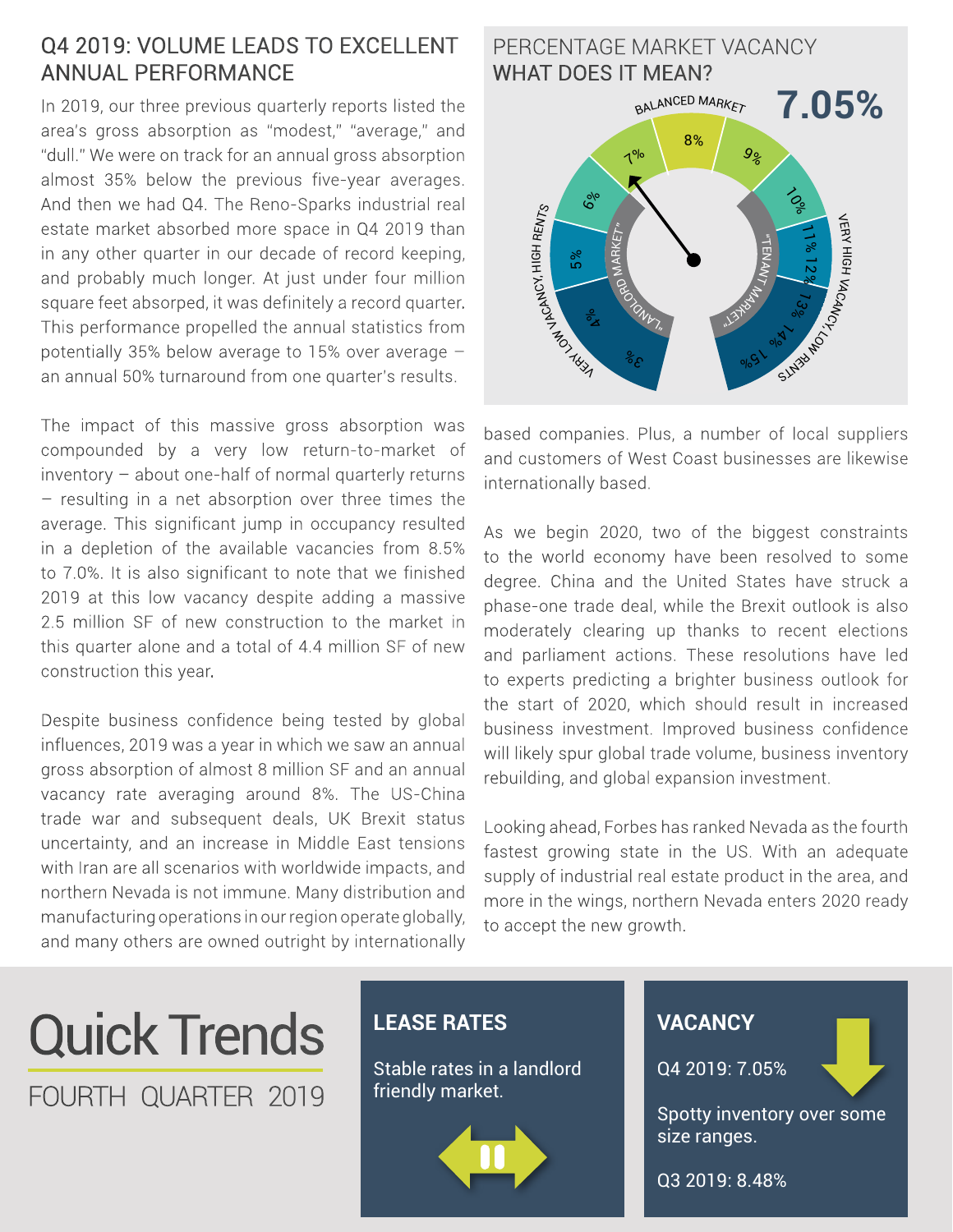## ANALYSIS



- 17% LOWER than Q3 2019 (8.48%)
- 5% LOWER than Q4 2018 (7.44%)
- 10% LOWER than quarterly 5-year average (7.85%)



#### HISTORIC GROSS & NET ABSORPTION 5-YR NET AVG. GROSS **NET** 5,000,000 4,000,000 3,000,000 2,000,000 1,000,000  $\Omega$ -1,000,000 02, 03<br>11<sup>2, 20</sup>12 02 2018 0<sub>3, 201</sub>,<br>01, 201, 0<sub>3 2018</sub><br>018 2018  $\frac{Q_7}{Q_6}$  ,  $\frac{Q_7}{Q_7}$ 22 2019<br>210<sup>5 201</sup>9 0<sub>3 -</sub>04<br>019 - 019 0<sub>4, 2019</sub> 04.2016 02 101 2019<br>010<sup>2</sup> 2017 2018 04 - 201<sub>9 - 2</sub>019<br>010 - 2019 - <sup>91</sup>0

CURRENT QUARTER NET ABSORPTION ANALYSIS



#### Net Absorption: 3,979,922 SF

- 6.5x HIGHER than Q3 2019
- 11.5x HIGHER than 04 2018
- 3.5x HIGHER than quarterly 5-year average

Net Absorption: The measure of gross absorption less the space that tenants vacated and the new, vacant construction.

#### **CONSTRUCTION**

Continued large buildto-suit and speculative construction.

#### **MARKET VELOCITY**

Solid demands continue.



#### **OUTLOOK**

Stable market, balanced supply and demand.